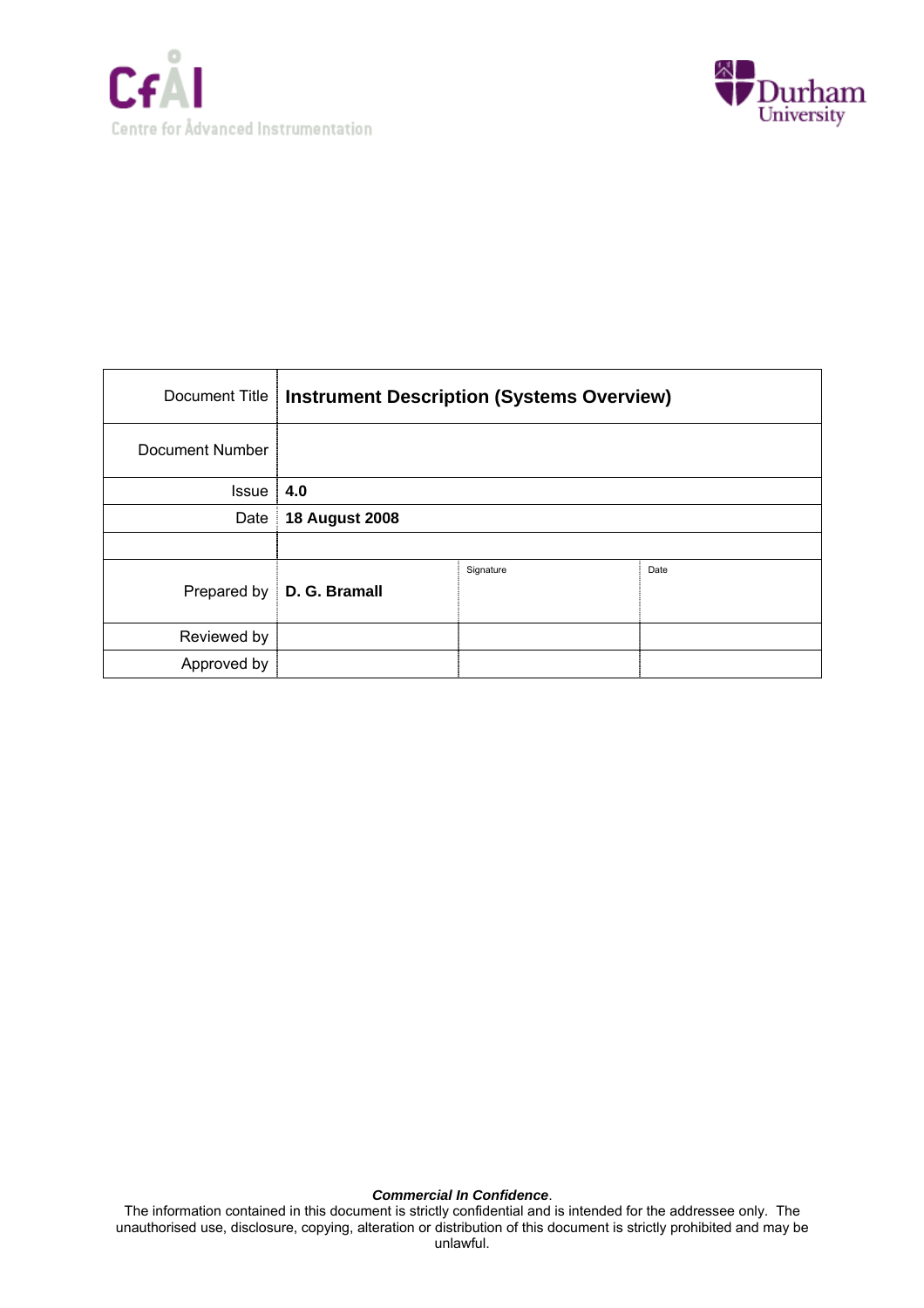# **Change Record**

| <b>Issue</b> | <b>Date</b> | <b>Section(s) Affected</b> | <b>Description of Change/Change Request</b><br><b>Reference/Remarks</b>  |  |  |  |  |
|--------------|-------------|----------------------------|--------------------------------------------------------------------------|--|--|--|--|
| 2.1          | 15/03/05    | Not Applicable             | University of Canterbury - CDR version                                   |  |  |  |  |
| 3.0          | 18/12/07    | All                        | CfAI controlled version - First issue                                    |  |  |  |  |
| 4.0          | 18/08/08    | 2.1, 3                     | resolving<br>powers in line with Stuart<br>Updated<br>Barnes' SPIE paper |  |  |  |  |
|              |             |                            |                                                                          |  |  |  |  |

# **Applicable Documents**

| <b>Title</b> | <b>Document Number</b> |
|--------------|------------------------|
|              |                        |
|              |                        |
|              |                        |
|              |                        |

# **Reference Documents**

|                  | <b>Title</b>                                    | <b>Document Number</b>                   |
|------------------|-------------------------------------------------|------------------------------------------|
| R <sub>D</sub> 1 | <b>Operational Concepts Definition Document</b> | 3200 AE 0018 (Currently<br>under review) |
|                  |                                                 |                                          |
|                  |                                                 |                                          |
|                  |                                                 |                                          |
|                  |                                                 |                                          |

# **Acronyms and Abbreviations**

| AD.             | Applicable Document                                      |
|-----------------|----------------------------------------------------------|
| CfAI            | Centre for Advanced Instrumentation of Durham University |
| SALT            | Southern African Large Telescope                         |
| <b>SALT HRS</b> | <b>SALT High-Resolution Spectrograph</b>                 |
| FIF.            | <b>SALT Fibre Instrument Feed</b>                        |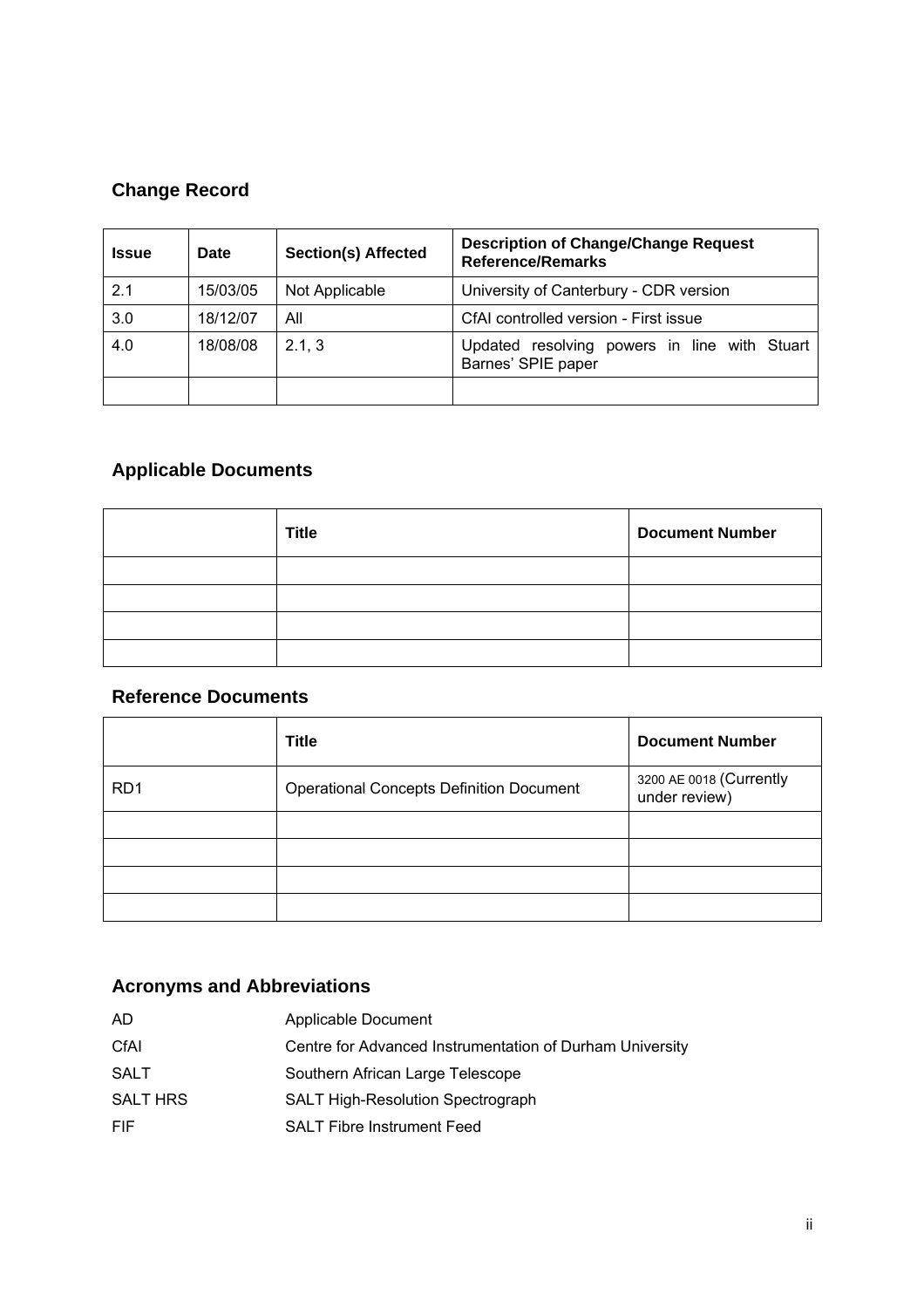# **Table of Contents**

| $1 \quad \blacksquare$ |  |
|------------------------|--|
| $\overline{2}$         |  |
| 2.1                    |  |
| 22                     |  |
| 2.3                    |  |
| 24                     |  |
| 2.5                    |  |
| 2.6                    |  |
| $3^{\circ}$            |  |
| $\overline{4}$         |  |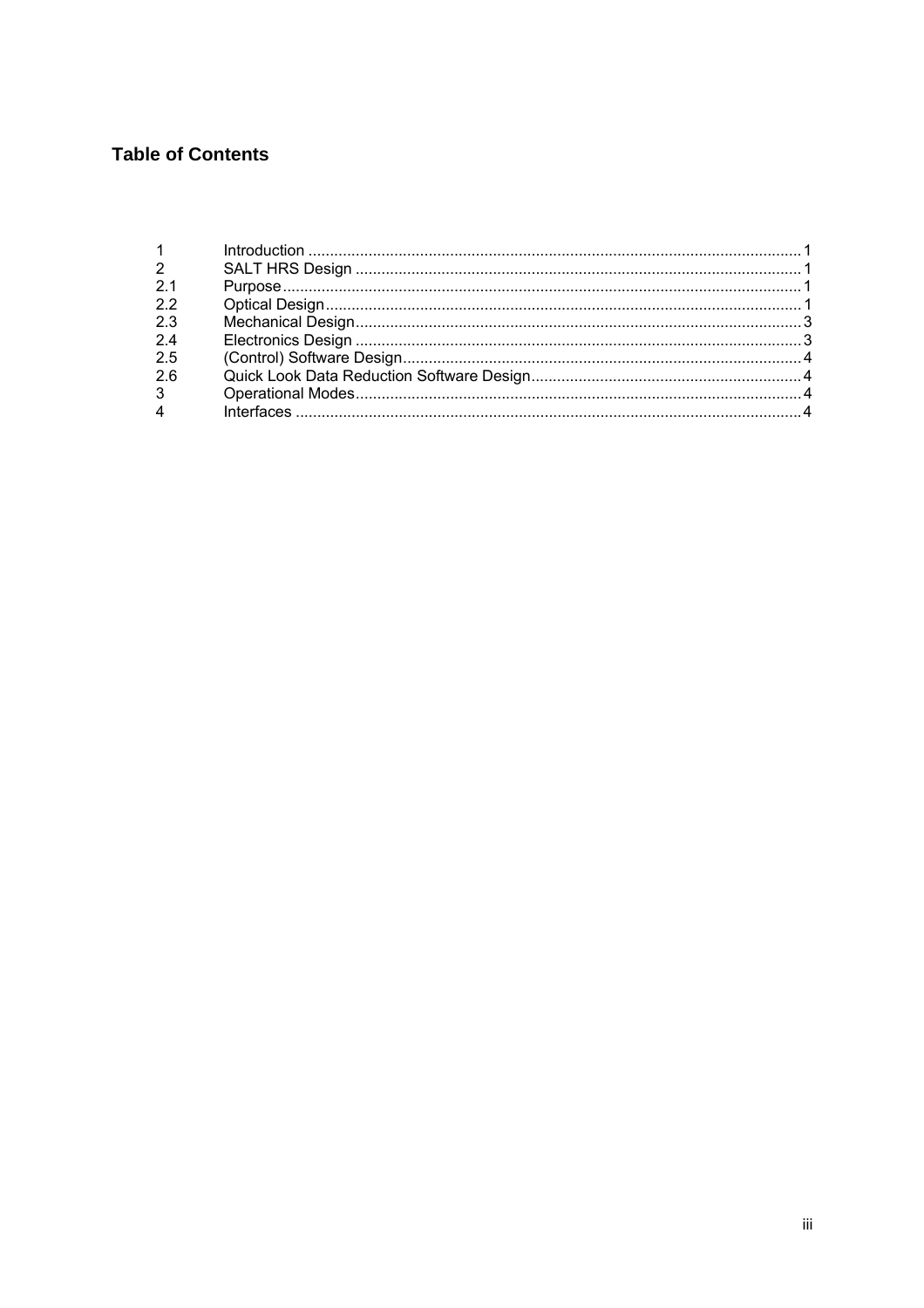## **1 Introduction**

This document gives a high level summary of the optical, mechanical, electronics and software components that make up SALT HRS. Further design detailing is planned, and as such the document presented here captures the current state of the HRS instrument and provides the framework around which the design finalisation and construction work will continue.

This document replaces version 3200 AE 0017 Issue 2.1 which was written by the University of Canterbury team.

## **2 SALT HRS Design**

#### **2.1 Purpose**

SALT HRS is a single-object spectrograph designed for very high resolution spectroscopy (R = 16,500-67,000) from 3700 to 8900 Angstroms. The instrument has a high predicted throughput and a predicted radial velocity stability of 3-4 ms<sup>-1</sup>. (For more information on the scientific rationale for SALT HRS please refer to the OCDD [AD1].) Light enters the instrument via optical fibres positioned in the telescope focal plane by the FIF.

### **2.2 Optical Design**

The original optical design for SALT HRS' dual beam, white pupil échelle spectrograph with fixed spectral format was developed by the University of Canterbury. (See 3210 AE 0005 Issue 2.7 for details.)

### *2.2.1 Échelle Spectrograph*

The key elements of the spectrograph optical design are:

- A collimator as common first pupil mirror for both arms.
- An R4 échelle grating illuminated with a beam size of 200mm. The grating is a replicated mosaic of two 204 x 410mm ruled areas with 41.6mm groove spacing imprinted on a single substrate.
- A dichroic splitter which divides the light into two separate arms capable of simultaneous exposures. The blue arm covers wavelengths from 370-555nm and the red arm covers wavelengths from 555-890 nm.
- An exposure meter

Each arm has:

- A micro-positionable pupil mirror to enable focussing of the cameras.
- Volume phase holographic grating (positioned at the entrance to the camera) for cross dispersion.
- A fully dioptric camera (with slow shutter for independent red/blue arm exposure times).
- A cryogenically cooled, scientific grade CCD.

Figure 1 shows the ray diagram of SALT HRS. The input light is either by 'direct injection' or at 'intermediate injection' and deflected onto the collimator mirror by a fold mirror. The collimator serves as the first pupil mirror for both arms. A dichroic located just after the intermediate focus splits the spectrograph into its red and blue arms. Each arm has its own VPH cross-disperser and camera.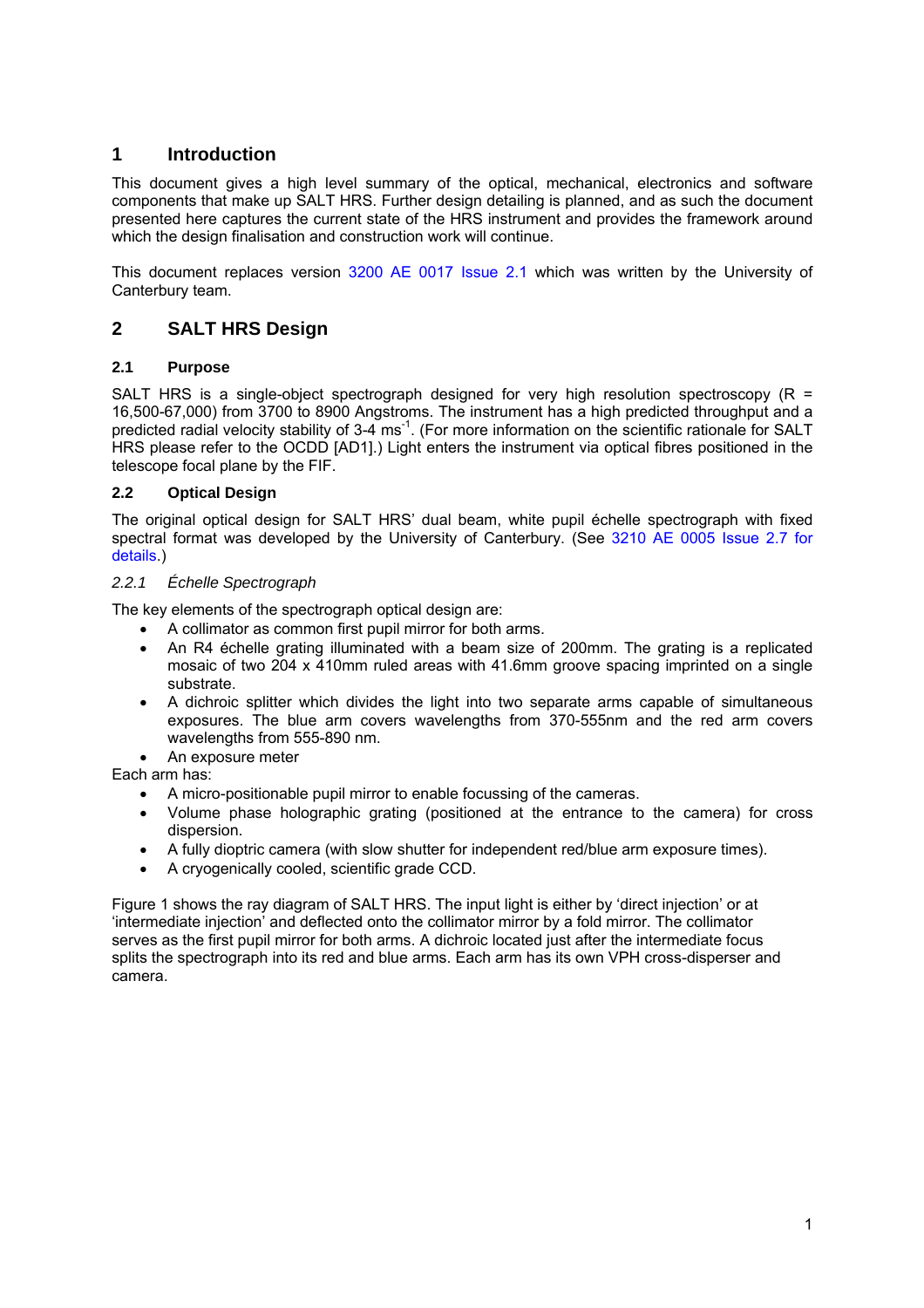

Figure 1. Schematic of the spectrograph optical layout.

The échelle spectra, as imaged onto the detectors, are shown in Figure 2. The combination of red and blue cameras will mean that in simultaneous exposures there will be complete wavelength coverage from 370 – 890nm.



Figure 2 Camera spectral formats. The dot-dashed line shows the extent of one free spectral range (FSR). The central blaze wavelength  $(\lambda_B)$  for alternate orders (m), and the spatial separation (in arcsec) between each order projected on the sky are also indicated. The outline of CCD chips are also shown as solid line.

#### *2.2.2 Input Optics*

The input optics layout has been modified from the original Canterbury design to move the image slicers inside the vacuum chamber to avoid image shift at slit end due to air turbulence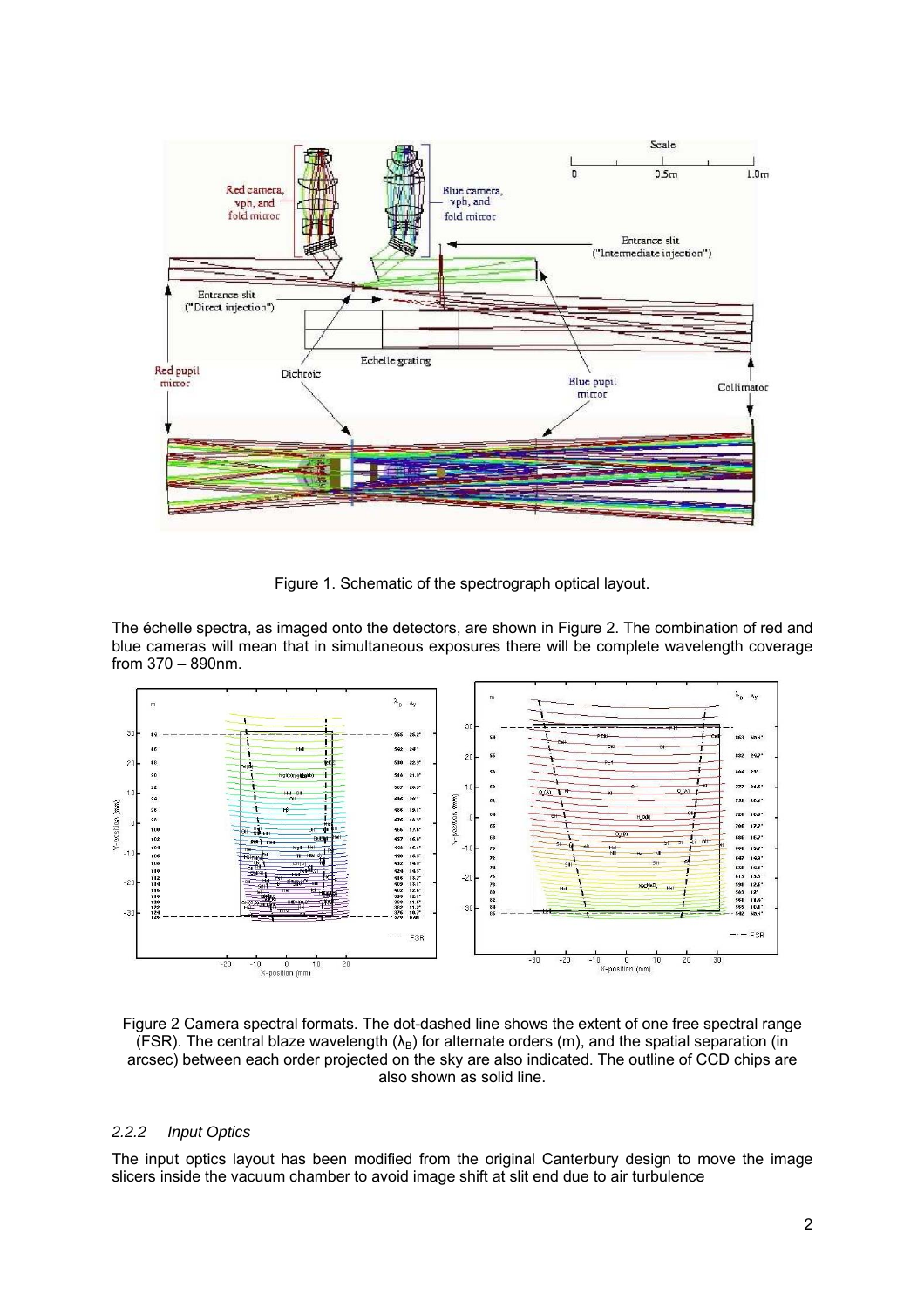There are multiple fibre feeds corresponding to the four operational modes (See §3). Each mode has a pair of fibres that are positioned by the SALT FIF to simultaneously acquire light from the object and adjacent sky.

For the low resolution modes the fibre feed comprises:

- A direct injection of light into the spectrograph at the collimator focus.
- Micro-lenses to re-image the 500 um fibres onto the échelle grating
- Fast shutter

Light from the medium, high resolution and high radial velocity fibre pairs passes through an intermediate injection system which has:

- Re-imaging optics to re-image fibre exit faces onto image slicers.
- Pairs of modified Bowen-Walraven image slicers which 'cut' the circular image into three slices. The slicers are slightly tilted so that they point to same pupil direction.
- Re-imaging transfer optics
- Intermediate slits for each mode (viewable by CCD camera for engineering purposes).
- Pick off mirror to select mode. (Note the high precision radial velocity mode will not have any moving parts in the optical path.)

The intermediate injection system is housed inside the vacuum chamber to give immunity from pressure and temperature effects and contamination.

#### *2.2.3 Calibration System*

The calibration requirements for the instrument are still under investigation. Currently, it is anticipated that wavelength calibration will be provided using a reference calibration fibre or light from the SALT SAC calibration optics (AD 15?? AS 0001). The flat field calibration lamps have been removed from the original specification (TBC).

The direct injection wavelength calibration comprises:

- ThAr fibre illumination source
- A high resolving power direct injection fibre (100µm) illuminated by an emission line source.
- Micro-lens to re-image the 100 µm fibre onto the échelle grating.

The precision RV mode will most likely incorporate simultaneous ThAr injection as well.

#### **2.3 Mechanical Design**

SALT HRS is a large, static instrument (approximately 3.3m long x 1.1m diameter and weighing  $\sim$ 2,000 kg). The instruments mechanical structure consists of:

- Vacuum chamber (passively maintained at <2 mbar) to provide immunity from pressure and temperature effects. The chamber will in turn be housed inside a temperature controlled environment. Pneumatic vibration isolation is provided.
- Optical bench weldment to provide a stable and precise mounting platform for the optical components (including cameras and detectors). A truss extension will hold the collimator mirror.
- Mechanical support for intermediate injection input optics.
- Mechanical supports for main optics; collimator, red & blue pupil mirrors, red and blue fold mirrors, échelle grating, dichroic mirror, exposure meter direct injection optics.

#### **2.4 Electronics Design**

The control hardware and instrument monitoring hardware differs from the original design in that it is primarily LabView-based using National Instruments acquisition and control cards. The hardware to control all the electro-mechanical mechanism is distributed across 3 separate PCs.

• HRS Control PC for sequencing and communication with TCS/FIF and image arching PC. Motion control cards provide camera focus micro-positioning, fibre and mode selection and slow shutter drives. There are also DIO/DAQ cards controlling the fast shutters, calibration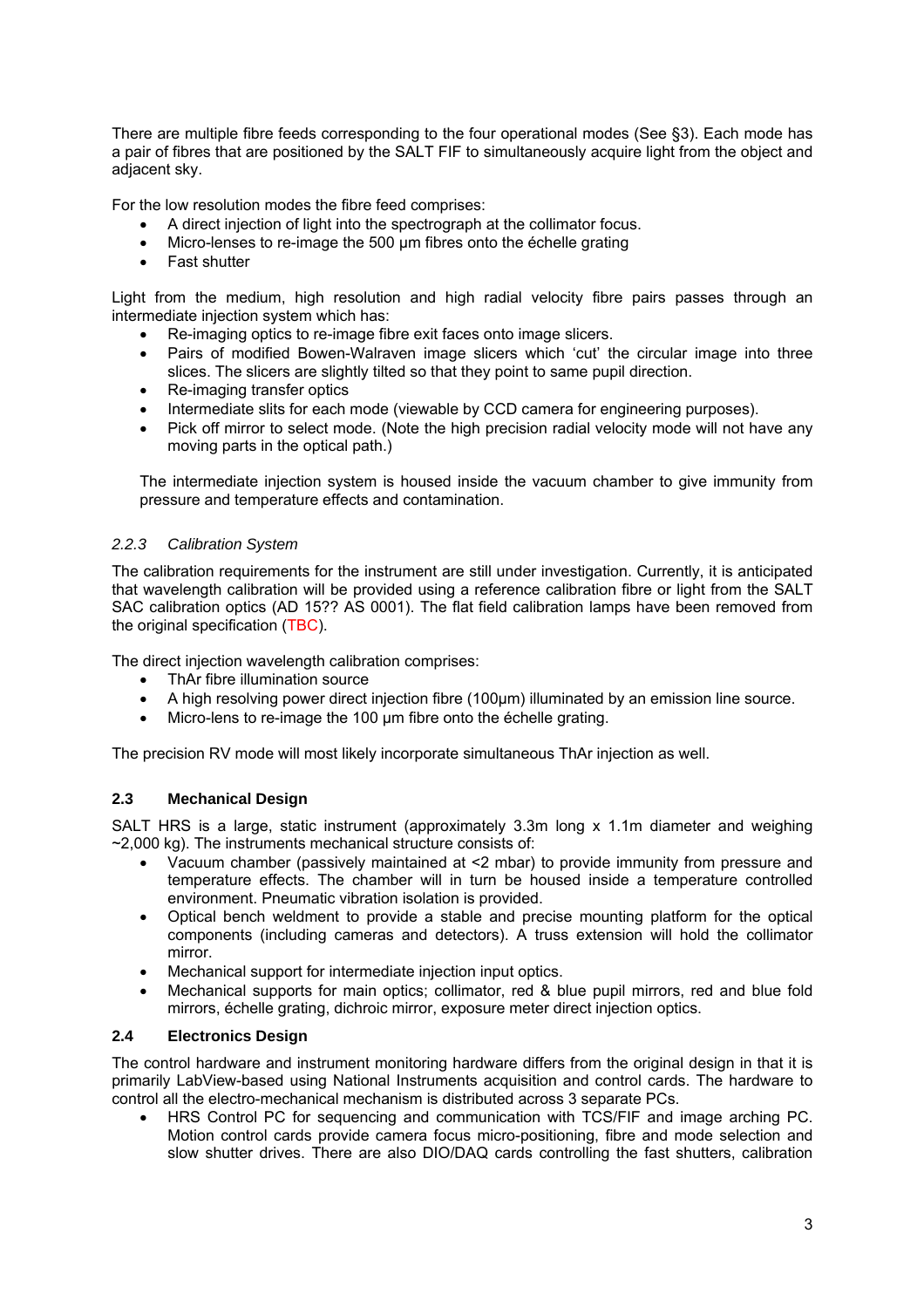lamps, slit viewing camera (if required) and data acquisition from temperature and pressure sensors (up to 8 channels) and the exposure meter.

• Separate blue and red camera PCs interface to CCD controllers.

#### **2.5 (Control) Software Design**

The HRS Control Software provides the capability to control and monitor the instrument (including the detectors) and talk to the TCS/FIF. The control and sequencing software, like all SALT systems, is LabView-based.

The software comprises:

- HRS Man Machine Interface (MMI) to control and display the status of all aspects of HRS. Has a client display on the SALT Astronomer's PC.
- Motion control software to control all drives and motion mechanisms
- Auxiliary control software to control the data acquisition for condition monitoring.
- Camera control software to operate red and blue cameras and provide engineering level interface to the detectors.
- Client/Server communications to control distributed processes.
- TCS/FIF communication to provide telescope configuration facilities required by HRS (primarily in nod and shuffle mode).
- Image archiving and FITS header writing functions

#### **2.6 Quick Look Data Reduction Software Design**

The SALT Quick Look PC (QCPC) runs basic pipeline reduction software, utilising IRAF or IDL, to allow the SALT astronomer to quickly validate science data taken from exposures from any of the four modes.

## **3 Operational Modes**

It is currently proposed that SALT HRS will have four operational modes:

| Mode | Description               | Fibre | Sliced?/   | Resolution     |               |
|------|---------------------------|-------|------------|----------------|---------------|
|      |                           | core  | No. slices | Fixed object & | Nod & shuffle |
|      |                           | (µm)  |            | sky            |               |
|      | Low-resolution            | 500   | No         | 16,000         | 16,000        |
|      | Medium-resolution         | 500   | Yes/3      | 37,000         | Not available |
| 3    | High-resolution           | 350   | Yes/3      | 67,000         | Not available |
| 4    | Precision radial velocity | TBD   | TBD        | TBD            | Not available |

The high precision radial velocity mode will have fibre double scrambling for the best precision. The low resolution mode is capable of operating in fixed object & sky mode or nod & shuffle mode for accurate sky subtraction.

#### **4 Interfaces**

SALT has interfaces to HRS including:

- Optical feed from the Fibre Input Feed
- SALT network services for communication with TCS/FIF, QCPC and image archiving PC
- Services: power, water, air, vacuum

The HRS will be physically located in the Spectrograph Room at SALT.

## **5 Comparison with other Spectrograph Designs**

Table 1 gives a comparison of the key design characteristics of SALT HRS with some other notable fibre-fed spectrographs.